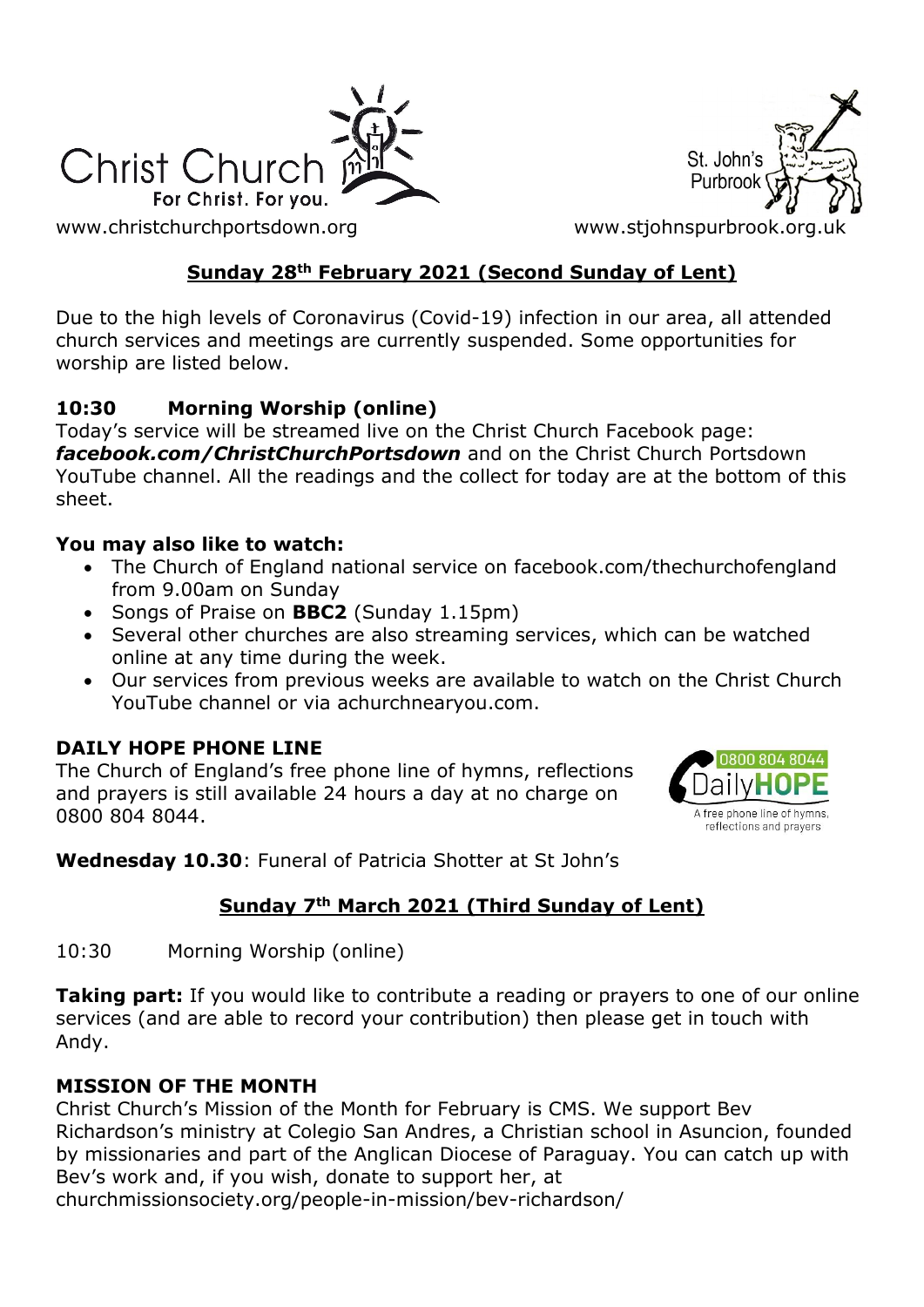### **LIVE|PRAY|SERVE**

The diocese is currently working through a restructuring process. During the last week, Bishop Christopher has chaired a series of meetings at which each deanery has presented their ideas as to what mission and ministry could look like locally, seeking to discern how our churches can grow despite decreased income and a likely decrease in the number of stipendiary clergy.

The bishop has recorded a video outlining the vision, which can be seen at [https://www.portsmouth.anglican.org/our-strategy/.](https://www.portsmouth.anglican.org/our-strategy/) You will also be able to watch the video if you continue watching after the online service this Sunday. The video lasts about 15 minutes.

#### **GIVING**

Both of our churches are experiencing reduced income from cancelled hall bookings and the lack of collections at services. If you usually give in the plate (cash or envelopes), please do consider switching to Direct Debit or online payment. The best way to do this is via the **Parish Giving Scheme**, which can now be done online or by telephone. You can register online **parishgiving.org.uk** or by following the QR codes below.

Alternatively you can call **0333 002 1271**, in which case you will need the following details:

| For Christ Church:                                                                   |                                            | For St John's:                       |
|--------------------------------------------------------------------------------------|--------------------------------------------|--------------------------------------|
| Parish: Portsdown Christ Church                                                      |                                            | Parish: Purbrook St John the Baptist |
| Diocese: Portsmouth                                                                  |                                            | Diocese: Portsmouth                  |
| PGS Parish Code: 290629068                                                           |                                            | PGS Parish Code: 290629070           |
|                                                                                      |                                            |                                      |
|                                                                                      |                                            |                                      |
|                                                                                      |                                            |                                      |
|                                                                                      |                                            |                                      |
|                                                                                      |                                            |                                      |
|                                                                                      |                                            |                                      |
|                                                                                      |                                            |                                      |
| <b>CONTACTS</b>                                                                      |                                            |                                      |
| <b>Vicar</b><br>Revd Andy Wilson (day off Monday)<br>vicar@christchurchportsdown.org |                                            |                                      |
| purbrookvicar@gmail.com                                                              |                                            |                                      |
| <b>Associate</b>                                                                     | <b>Revd Laura Cameron</b>                  |                                      |
| <b>Minister</b>                                                                      | revdlauracameron@gmail.com                 |                                      |
| <b>Curate</b>                                                                        | <b>Revd Matt Grove</b> (day off Friday)    |                                      |
|                                                                                      | matt.grove@christchurchportsdown.org       |                                      |
| Churchwarden                                                                         | <b>Stephen Anderson</b>                    |                                      |
| <b>CCP</b>                                                                           | stephen.anderson@christchurchportsdown.org |                                      |
| Churchwarden                                                                         | <b>Karina Golledge</b>                     |                                      |
| <b>CCP</b>                                                                           | thegolledges@btinternet.com                |                                      |
| <b>Administrator</b>                                                                 | <b>Emma Evans</b>                          |                                      |
|                                                                                      | parish.office@christchurchportsdown.org    |                                      |
| <b>Hall Manager</b>                                                                  | Jacqui Wilson                              |                                      |
| <b>CCP</b>                                                                           | hall.manager@christchurchportsdown.org     |                                      |
| Website                                                                              | <b>Matt Doe</b>                            |                                      |
|                                                                                      | webmaster@christchurchportsdown.org        |                                      |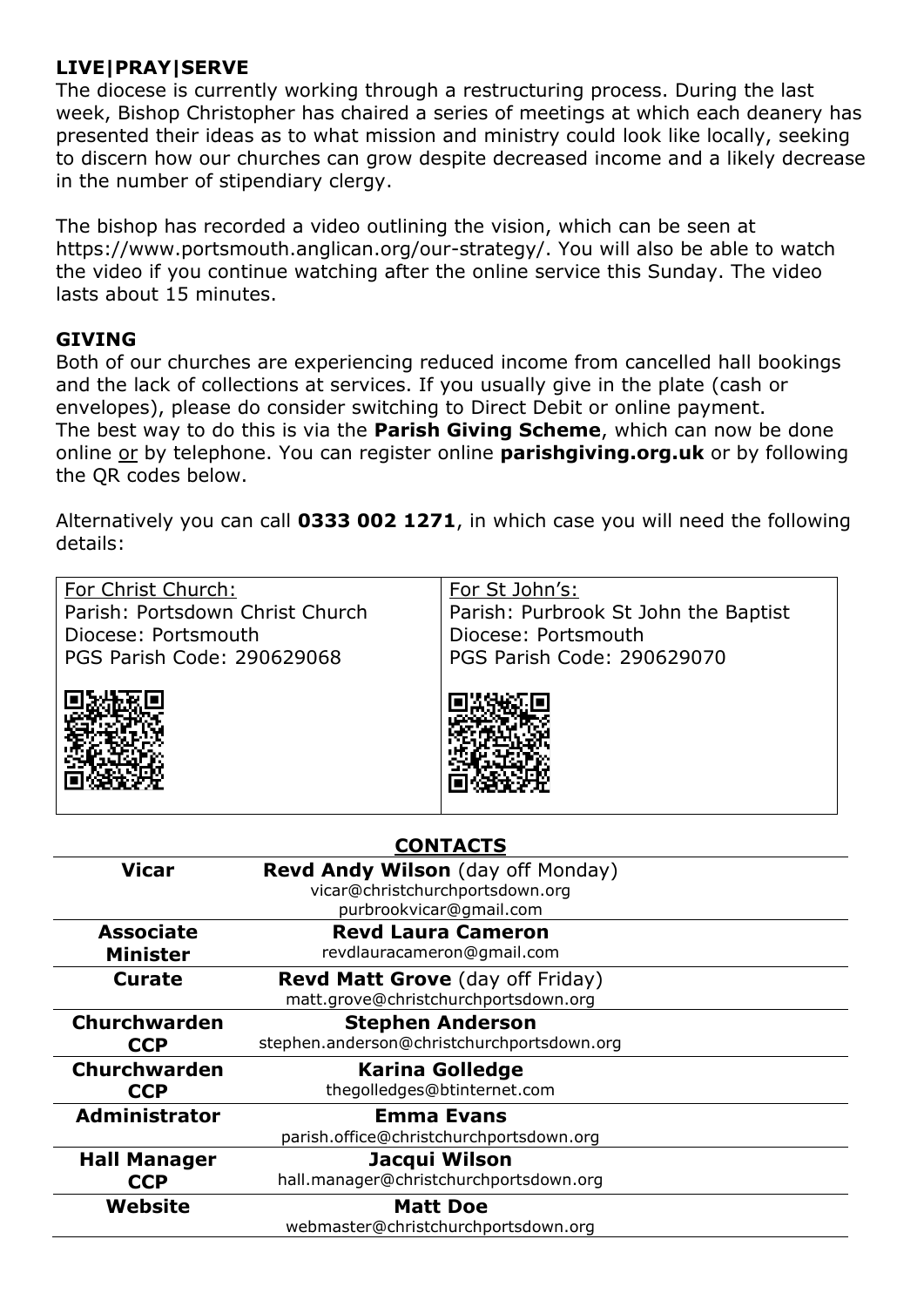# **Sunday 28 February 2021**

2nd Sunday of Lent

## **Collect**

Almighty God, by the prayer and discipline of Lent may we enter into the mystery of Christ's sufferings, and by following in his Way come to share in his glory; through Jesus Christ our Lord.

## **Genesis 17:1–7, 15–16**

 $17$  When Abram was ninety-nine years old, the Lord appeared to Abram, and said to him, 'I am God Almighty; walk before me, and be blameless.  $2$  And I will make my covenant between me and you, and will make you exceedingly numerous.<sup>' 3</sup> Then Abram fell on his face; and God said to him, <sup>4</sup> `As for me, this is my covenant with you: You shall be the ancestor of a multitude of nations. <sup>5</sup> No longer shall your name be Abram, but your name shall be Abraham; for I have made you the ancestor of a multitude of nations. <sup>6</sup> I will make you exceedingly fruitful; and I will make nations of you, and kings shall come from you.  $<sup>7</sup>$  I will establish my covenant</sup> between me and you, and your offspring after you throughout their generations, for an everlasting covenant, to be God to you and to your offspring after you. <sup>15</sup> God said to Abraham, 'As for Sarai your wife, you shall not call her Sarai, but Sarah shall be her name. <sup>16</sup> I will bless her, and moreover I will give you a son by her. I will bless her, and she shall give rise to nations; kings of peoples shall come from her.'

## **Psalm 22:23–31**

 $23$  Praise the Lord, you that fear him; O seed of Jacob, glorify him; stand in awe of him, O seed of Israel. <sup>24</sup> For he has not despised nor abhorred the suffering of the poor; neither has he hidden his face from them; but when they cried to him he heard them.  $25$  From you comes my praise in the great congregation; I will perform my vows in the presence of those that fear you. <sup>26</sup> The poor shall eat and be satisfied; those who seek the Lord shall praise him; their hearts shall live for ever. <sup>27</sup> All the ends of the earth shall remember and turn to the Lord, and all the families of the nations shall bow before him. <sup>28</sup> For the kingdom is the Lord's and he rules over the nations. <sup>29</sup> How can those who sleep in the earth bow down in worship, or those who go down to the dust kneel before him?  $30$  He has saved my life for himself; my descendants shall serve him; this shall be told of the Lord for generations to come.  $31$  They shall come and make known his salvation, to a people yet unborn, declaring that he, the Lord, has done it.